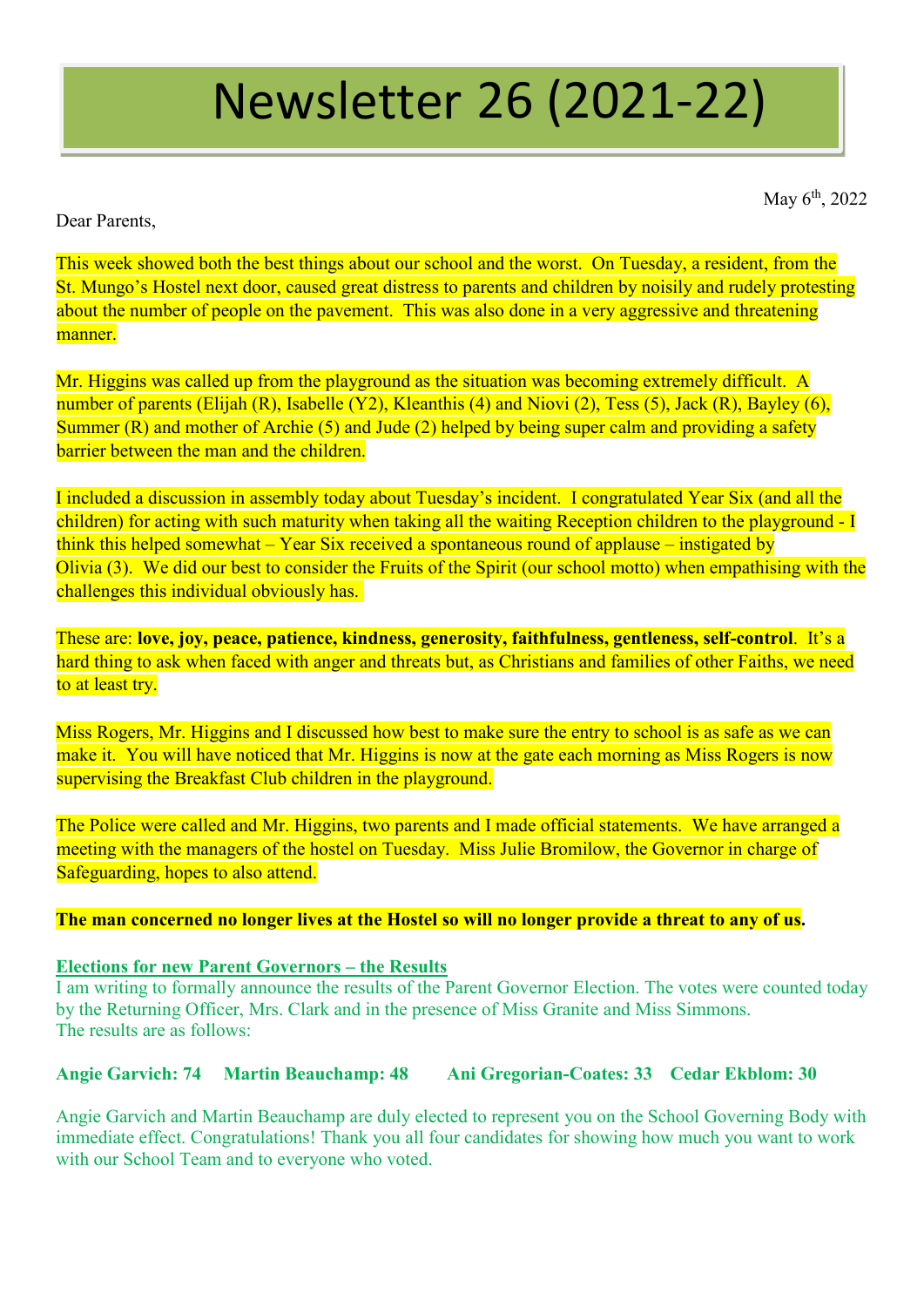## **Year Six SATs – Next Week!**

Year Six have been working what seems like for ever to prepare for their SATs test next week. We are so very proud of your maturity and the expert way you have prepared yourselves. I have attached a poem found by Miss Hodgson which sums up what we think of you!

## **Year Four – Winners of the Westminster Prize for a Fourth Plinth Design**

Recently, there was a national competition to find ideas from children to design a piece of sculpture for the empty Fourth Plinth in Trafalgar Square, Imagine our delight when we heard that our Year Four had been won the First prize for Westminster! There were over 2000 entries and only 35 prizes (awarded by the Cass family) - many congratulations to you all!

The winning design was created by Year Four working with Miss de Perlaky during their specialist art lessons. They gave it the title "Peace in Love and Harmony". On Wednesday, the whole class (accompanied by Mr. Goulding, Miss Granite and Miss de Perlaky travelled to the new City Hall in East London for the award ceremony. Here are some pictures:



Justine Simons' twitter photo today – with Eludd! "Peace in Love and Harmony"





The prizes were awarded by Justine Simons who is the Deputy Mayor for Culture. You can also see Professor Samson Kambalu [\(www.samsonkambalu](http://www.samsonkambalu/) – who is the Associate Professor of Fine Art at Ruskin School of Art, Magdalene College, Oxford University). Professor Kambalu is a famous artist from Malawi and was the competition's judge. The exhibition will be held until Mid-June

#### **A Message from Gordon Carrick at Maida Vale Library**

"We're having a big sale of ex-library stock at the moment, with lots of children's books at bargain prices. It would be great if you could publicise it in your newsletter to parents. Come and grab yourself a bargain or three at Maida Vale Library's Big Spring Book Sale. We have a wide selection of books, audiobooks and DVDs for children and adults. Currently set to end on Saturday 14<sup>th</sup> May - but may be extended to 28<sup>th</sup> May if stock lasts!"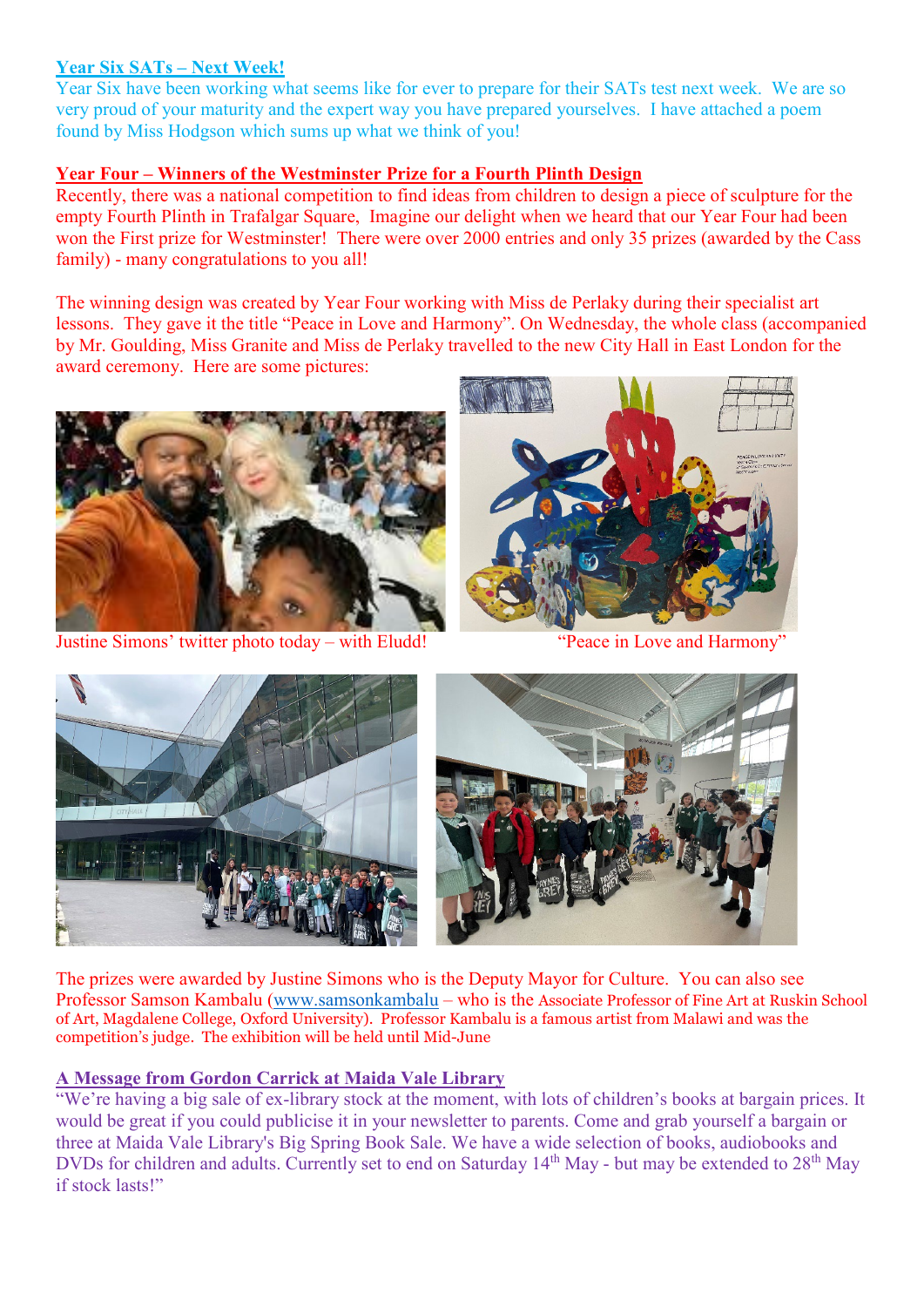#### **Stars of the Week – April 29th**

**Nursery**: Barkon, you are our star of the week! We have been so impressed with how sensible and kind you have been this week. You have tried so hard in all the activities and played so nicely with all your friends! **Reception:** Alkimini – Congratulations! You are Receptions Star of the Week! You always take your time and great care with your work ensuring it is well presented. You are a role model to your peers by always doing great listening and trying your best at everything you do!

**Year One**: Bianca, many congratulations! We have been so impressed with how you have been a role model for others in our class. You are very proactive on the carpet and extremely focused during independent work! Fantastic!

Year Two: Aimar, you are our Star of the Week! You are an extremely hard worker and are always trying your best. You are a wonderful and positive influence on everyone around you – well done indeed! **Year Three:** Lucy, you have had such a wonderful week! We are so impressed by your writing and how well you concentrate on your work!

Year Four: Julia you are an amazing student! You want to learn everything and focus so well during lessons. You follow instructions brilliantly and consistently make good choices.

**Year Five**: Joseph, you have had a brilliant week. You have worked so hard and done really well – particularly in maths lessons. Thank you for all your great contributions during class discussions.

Year Six: Congratulations Leon! You have had a super week and are always so calm and focussed during lessons. You embrace challenges and always push yourself in order to reach your full and best potential. This is a great and very positive attitude to have!

#### **Stars of the Week – May 6th**

**Nursery:** Congratulations Maxim! You are the Nursery Star of the Week! We all agree that you are a very happy, kind and friendly member of our class. You play such fun games and you always come into school really happily! Well done, Maxim!

**Reception:** Congratulations Anastasia! We have been so impressed with how well you are listening and participating during our lessons. You give everything a try and are so creative with your small world play! **Year One:** Sane, you are our Star of the Week! This is because you put your best effort into all your work. You are better at believing in yourself and have become more confident in your learning. We love that you take your time to answer questions on the carpet and keep trying to improve your answer. Well done! Year Two: Isabelle, you are our Star of the Week! You are always working so hard in every lesson but especially English. You come into class every day with a big bright smile and you are such a pleasure to teach!

**Year Three:** Olivia – well done! You have so impressed us with your positive attitude to Maths this week. You have been so determined to challenge yourself! Just carry on being amazing!

Year Four: Ella – your behaviour was exemplary on our school trip and you were very sensible throughout the entire day. You also provided some excellent answers especially in English this week and always contributes excellent answers. Well done Ella!

**Year Five:** Phoenix has had a brilliant week. We have really been impressed with her work, particularly in English and Science. Phoenix has also been willing to share her great ideas and thoughts, with the rest of the class, during classroom discussion times. Fantastic!

Year Six: Gabriel has had another brilliant week. He has a fantastic attitude to learning and always tries his best. He is also very positive and has kept everyone's spirits up in the lead up to our tests next week! Well done!

#### **Buster's Weekend Friends**

**Friday April 29th:** Sebastian in Year Two because he is always so positive, caring and considerate. He is kind hearted, goes out of his way to help friends in need. Everyone enjoys being around him and he is an absolute delight to teach!

**Friday 6th May:** Emma E in Year Three because she is such a kind and optimistic person. She loves a challenge and strives for greatness in every lesson. She is extremely inquisitive, curious and always wants to know more! Emma is constantly helping others in her class – even without being asked and she is never seen without a smile on her face.